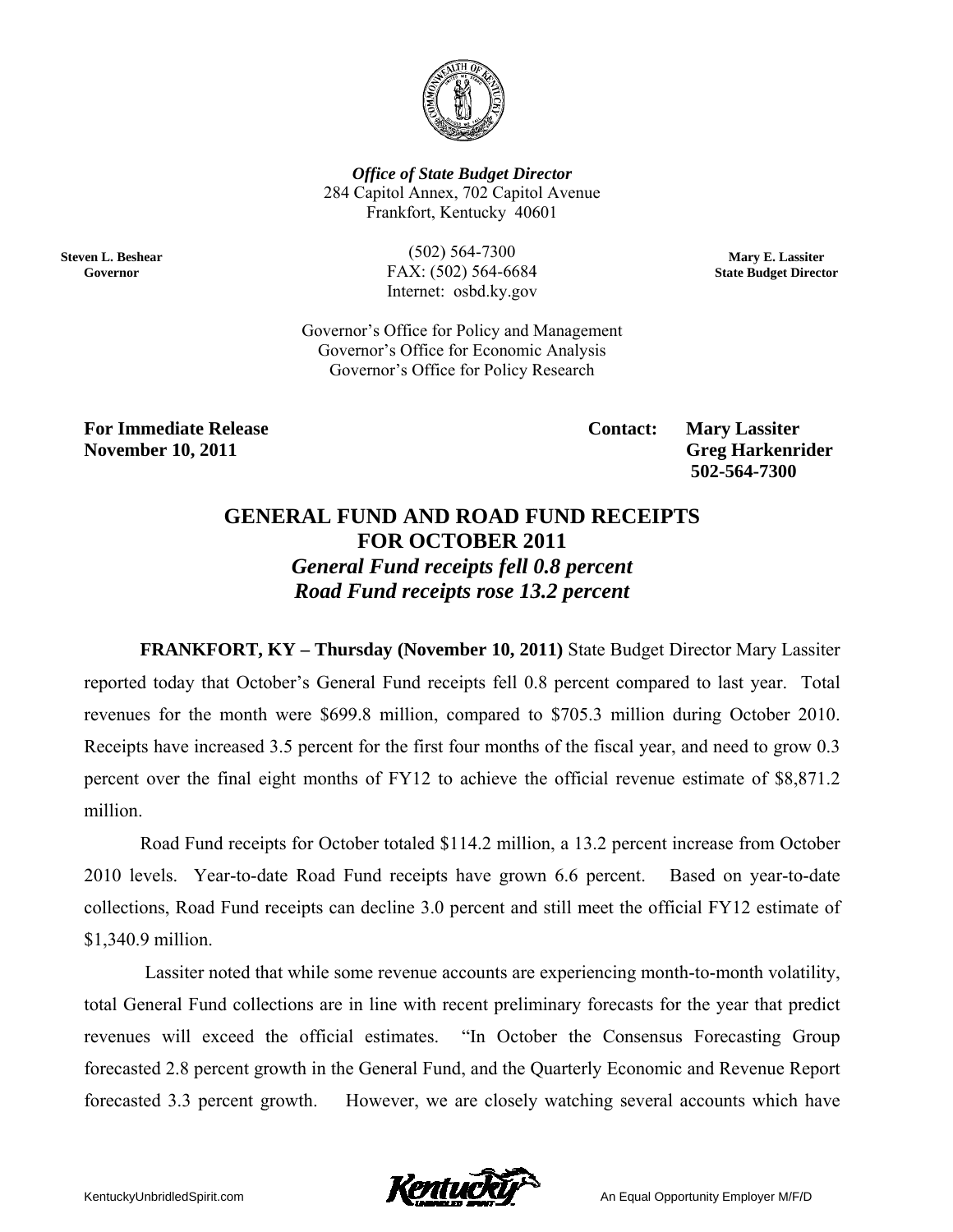shown larger than normal variations in monthly activity. The sales tax, in particular, has been volatile."

Among the major accounts,

- Corporation income tax receipts fell 94.3 percent in October due to a negative balance on net returns but are still up 10.2 percent year-to-date.
- Individual income tax collections rose 5.1 percent, bolstered by strong withholding receipts, and are up 4.8 percent for the first four months of FY12.
- Sales and use tax receipts rose 0.7 percent in October and stand 5.5 percent above levels seen during the same period in FY11.
- Property tax collections declined 43.4 percent in October, and are down 32.6 percent year-to-date. Large swings in property tax revenues are typical in the fall months as the bulk of receipts in this category are received in the period November - January.
- Cigarette tax receipts fell 20.2 percent in October and are down 7.9 percent for the first four months of the fiscal year.
- Coal severance tax receipts rose 24.8 percent and are up 13.6 percent year-to-date. High coal prices are compensating for a slight decline in severed tons.
- Lottery revenues increased 12.5 percent in October and are up 4.9 percent for the year.

Road Fund receipts rose 13.2 percent in October on the strength of both vehicle and fuel sales. Motor vehicle usage tax receipts grew 33.1 percent for the month and have grown 14.1 percent year-to-date. Motor fuels taxes continued to show moderate growth, increasing 4.7 percent. Through the first four months of the fiscal year, motor fuels receipts have grown 4.5 percent.

Director Lassiter noted that the October Road Fund performance was also on track with recent CFG and internal revenue estimates. "Current projections call for Road Fund receipts to exhibit slightly stronger growth over the final three quarters of FY12 than the 4.6 percent growth seen in the first quarter and to end the fiscal year 5.5 percent higher than FY11 totals."

-30-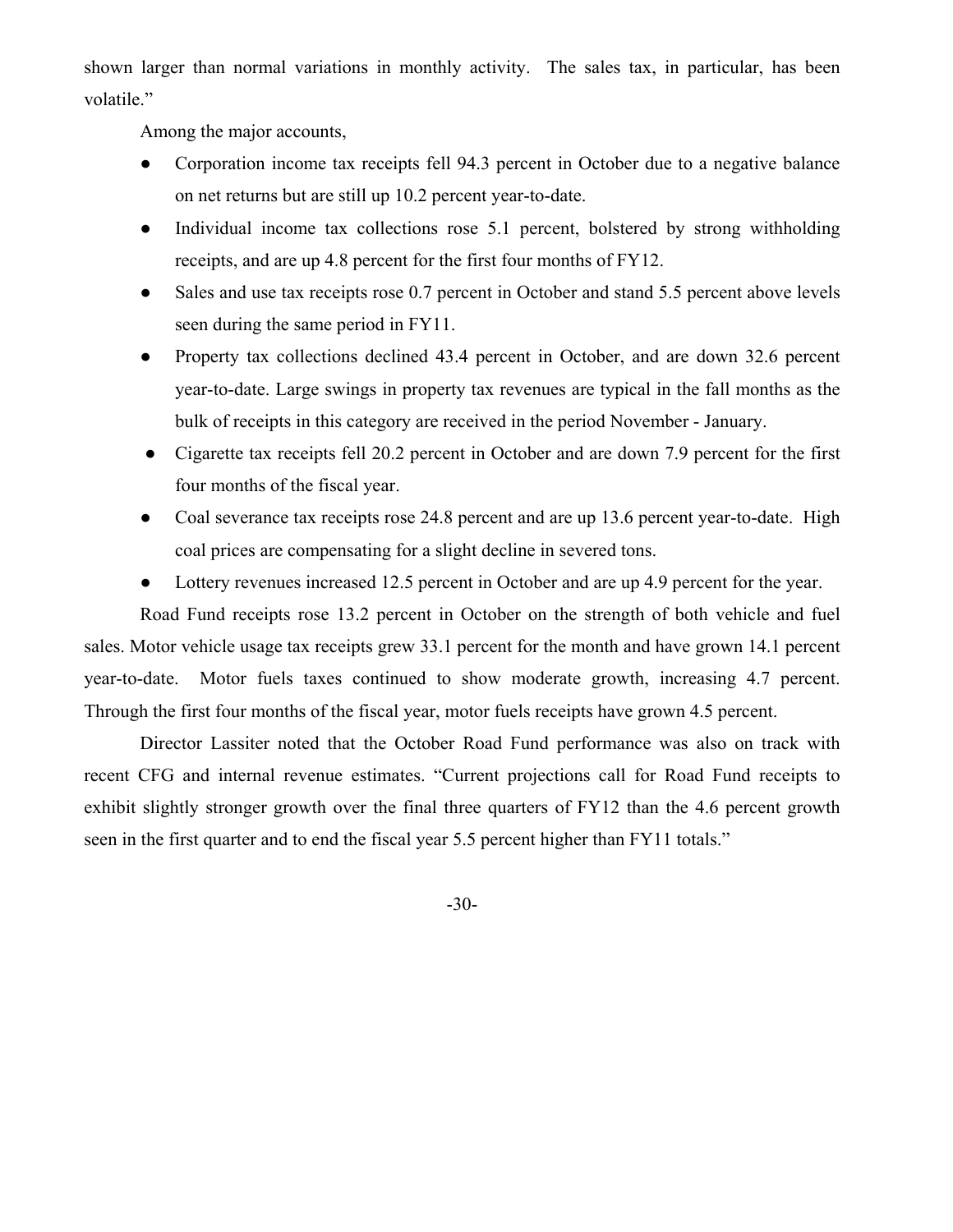## **KENTUCKY STATE GOVERNMENT REVENUE 1. GENERAL FUND REVENUE**

|                                                                            |                      | <b>OCTOBER</b>         |                    |                        | <b>JULY THROUGH OCTOBER</b> |                      |
|----------------------------------------------------------------------------|----------------------|------------------------|--------------------|------------------------|-----------------------------|----------------------|
|                                                                            | 2011                 | 2010                   | % Change           | FY 2012                | FY 2011                     | % Change             |
| <b>TOTAL GENERAL FUND</b>                                                  | \$699,797,096        | \$705,310,107          | -0.8%              | \$2,856,250,591        | \$2,760,405,902             | 3.5%                 |
| <b>Tax Receipts</b>                                                        | \$667,777,723        | \$680,507,184          | $-1.9\%$           | \$2,763,756,084        | \$2,670,701,045             | 3.5%                 |
| Sales and Gross Receipts                                                   | \$304,742,029        | \$306,453,414          | -0.6%              | \$1,222,895,632        | \$1,176,106,250             | 4.0%                 |
| <b>Beer Consumption</b>                                                    | 564,166              | 488,991                | 15.4%              | 2,247,060              | 2,281,027                   | $-1.5\%$             |
| <b>Beer Wholesale</b>                                                      | 4,718,352            | 4.675.089              | 0.9%               | 19,864,354             | 19,498,645                  | 1.9%                 |
| Cigarette                                                                  | 19,006,368           | 23,803,176             | $-20.2%$           | 85,504,036             | 92,804,489                  | $-7.9%$              |
| <b>Distilled Spirits Case Sales</b>                                        | 8,421<br>819,848     | 8,897                  | $-5.4%$<br>$-6.2%$ | 37,817                 | (307, 609)                  | ---<br>1.6%          |
| <b>Distilled Spirits Consumption</b><br><b>Distilled Spirits Wholesale</b> | 2,117,947            | 873,983<br>2,225,378   | $-4.8%$            | 3,701,625<br>9,320,773 | 3,641,822<br>9,130,396      | 2.1%                 |
| Insurance Premium                                                          | 12,347,338           | 10,782,248             | 14.5%              | 40,572,741             | 40,455,494                  | 0.3%                 |
| Pari-Mutuel                                                                | 157,578              | 138,217                | 14.0%              | 707,697                | 2,083,553                   | $-66.0%$             |
| Race Track Admission                                                       | 0                    | 449                    | $-100.0%$          | 82,477                 | 87,184                      | $-5.4%$              |
| Sales and Use                                                              | 256,755,667          | 254,884,991            | 0.7%               | 1,025,155,254          | 972,114,484                 | 5.5%                 |
| Wine Consumption                                                           | 210,685              | 208,046                | 1.3%               | 849,661                | 810,592                     | 4.8%                 |
| Wine Wholesale                                                             | 1,095,188            | 1,079,550              | 1.4%               | 4,326,480              | 4,458,326                   | $-3.0%$              |
| <b>Telecommunications Tax</b>                                              | 5,123,217            | 5,495,650              | $-6.8%$            | 23,063,227             | 21,649,266                  | 6.5%                 |
| <b>Other Tobacco Products</b>                                              | 1,840,457            | 1,773,751              | 3.8%               | 7,468,180              | 7,343,416                   | 1.7%                 |
| Floor Stock Tax                                                            | (23, 202)            | 14,998                 | $\overline{a}$     | (5,748)                | 55,167                      | $---$                |
| License and Privilege                                                      | \$46,303,939         | \$45,515,900           | 1.7%               | \$188,191,231          | \$179,861,011               | 4.6%                 |
| Alc. Bev. License Suspension                                               | 29,950               | 43,392                 | $-31.0%$           | 79,825                 | 142,642                     | -44.0%               |
| <b>Coal Severance</b>                                                      | 28,459,777           | 22,805,798             | 24.8%              | 108,668,415            | 95,645,649                  | 13.6%                |
| <b>Corporation License</b>                                                 | 23,456               | (208, 912)             | $---$              | 533,579                | 3,194,829                   | $-83.3%$             |
| Corporation Organization                                                   | 0<br>4.172           | 1,490                  | $-100.0%$          | 0                      | 20,902<br>46.545            | $-100.0%$            |
| <b>Occupational Licenses</b><br>Oil Production                             | 728,925              | 13,443<br>608,327      | $-69.0%$<br>19.8%  | 29,316<br>3,067,882    | 2,429,909                   | $-37.0%$<br>26.3%    |
| Race Track License                                                         | 0                    | 700                    | $-100.0%$          | 95.000                 | 105.700                     | -10.1%               |
| <b>Bank Franchise Tax</b>                                                  | 277,591              | (213, 281)             | ---                | (646, 316)             | 2,275,736                   | ---                  |
| <b>Driver License Fees</b>                                                 | 47,956               | 52.063                 | $-7.9%$            | 210,677                | 217,127                     | $-3.0%$              |
| <b>Minerals Severance</b>                                                  | 1,571,815            | 1,402,830              | 12.0%              | 5,858,646              | 5,380,126                   | 8.9%                 |
| Natural Gas Severance                                                      | 2,373,291            | 3,716,016              | $-36.1%$           | 8,859,491              | 8,852,487                   | 0.1%                 |
| <b>Limited Liability Entity</b>                                            | 12,787,007           | 17,294,036             | $-26.1%$           | 61,434,716             | 61,549,358                  | $-0.2%$              |
| Income                                                                     | \$292,805,084        | \$292,394,382          | 0.1%               | \$1,270,911,611        | \$1,207,997,225             | 5.2%                 |
| Corporation                                                                | 828,806              | 14,499,408             | -94.3%             | 92,976,687             | 84,400,766                  | 10.2%                |
| Individual                                                                 | 291,976,279          | 277,894,974            | 5.1%               | 1,177,934,924          | 1,123,596,459               | 4.8%                 |
| Property                                                                   | \$17,191,354         | \$30,358,528           | $-43.4%$           | \$55,244,637           | \$81,984,030                | $-32.6%$             |
| <b>Building &amp; Loan Association</b>                                     | 0                    | 0                      | $\overline{a}$     | (2, 299)               | (53, 180)                   | $---$                |
| General - Real                                                             | 2,046,639            | 1,148,127              | 78.3%              | 1.676.514              | 464,159                     | 261.2%               |
| General - Tangible                                                         | 10,525,898           | 18,605,003             | $-43.4%$<br>220.4% | 37,771,695             | 40,906,039                  | $-7.7%$              |
| <b>Omitted &amp; Delinquent</b><br><b>Public Service</b>                   | 3,568,159<br>625,271 | 1,113,578<br>9,052,159 | $-93.1%$           | 716,796<br>14,325,632  | 16,429,083<br>23,561,791    | $-95.6%$<br>$-39.2%$ |
| Other                                                                      | 425,386              | 439,661                | $-3.2%$            | 756,297                | 676,138                     | 11.9%                |
|                                                                            |                      |                        |                    |                        |                             |                      |
| Inheritance                                                                | \$3,663,626          | \$2,472,910            | 48.2%              | \$14,894,741           | \$13,805,917                | 7.9%                 |
| <b>Miscellaneous</b>                                                       | \$3,071,691          | \$3,312,049            | $-7.3%$            | \$11,618,233           | \$10.946.612                | 6.1%                 |
| <b>Legal Process</b>                                                       | 1,713,680            | 1,798,174              | -4.7%              | 6,851,068              | 7,006,675                   | $-2.2\%$             |
| T. V. A. In Lieu Payments                                                  | 1,358,011            | 1,513,875              | $-10.3%$           | 4,762,210              | 3,914,160                   | 21.7%                |
| Other                                                                      | 0                    | 0                      | $---$              | 4,954                  | 25,778                      | $-80.8%$             |
| <b>Nontax Receipts</b>                                                     | \$31,974,470         | \$24,466,476           | 30.7%              | \$91,639,395           | \$88,801,361                | 3.2%                 |
| <b>Departmental Fees</b>                                                   | 1,622,748            | 1,671,309              | $-2.9%$            | 5,059,525              | 7,510,307                   | $-32.6%$             |
| <b>PSC Assessment Fee</b>                                                  | 1,578                | 11,235                 | $-86.0%$           | 5,424,147<br>8,967,145 | 8,880,740<br>8,555,681      | $-38.9%$             |
| Fines & Forfeitures<br>Interest on Investments                             | 2,210,393<br>83,668  | 2,246,084<br>57,242    | $-1.6%$<br>46.2%   | 331,266                | 247,825                     | 4.8%<br>33.7%        |
| Lottery                                                                    | 18,000,000           | 16,000,000             | 12.5%              | 64,000,000             | 61,000,000                  | 4.9%                 |
| Sale of NOx Credits                                                        | 0                    | 0                      | $---$              | 0                      | 22,513                      | $-100.0\%$           |
| Miscellaneous                                                              | 10,056,082           | 4,480,606              | 124.4%             | 7,857,311              | 2,584,296                   | 204.0%               |
| <b>Redeposit of State Funds</b>                                            | \$44,903             | \$336,447              | $-86.7%$           | \$855,113              | \$903,496                   | $-5.4%$              |
|                                                                            |                      |                        |                    |                        |                             |                      |